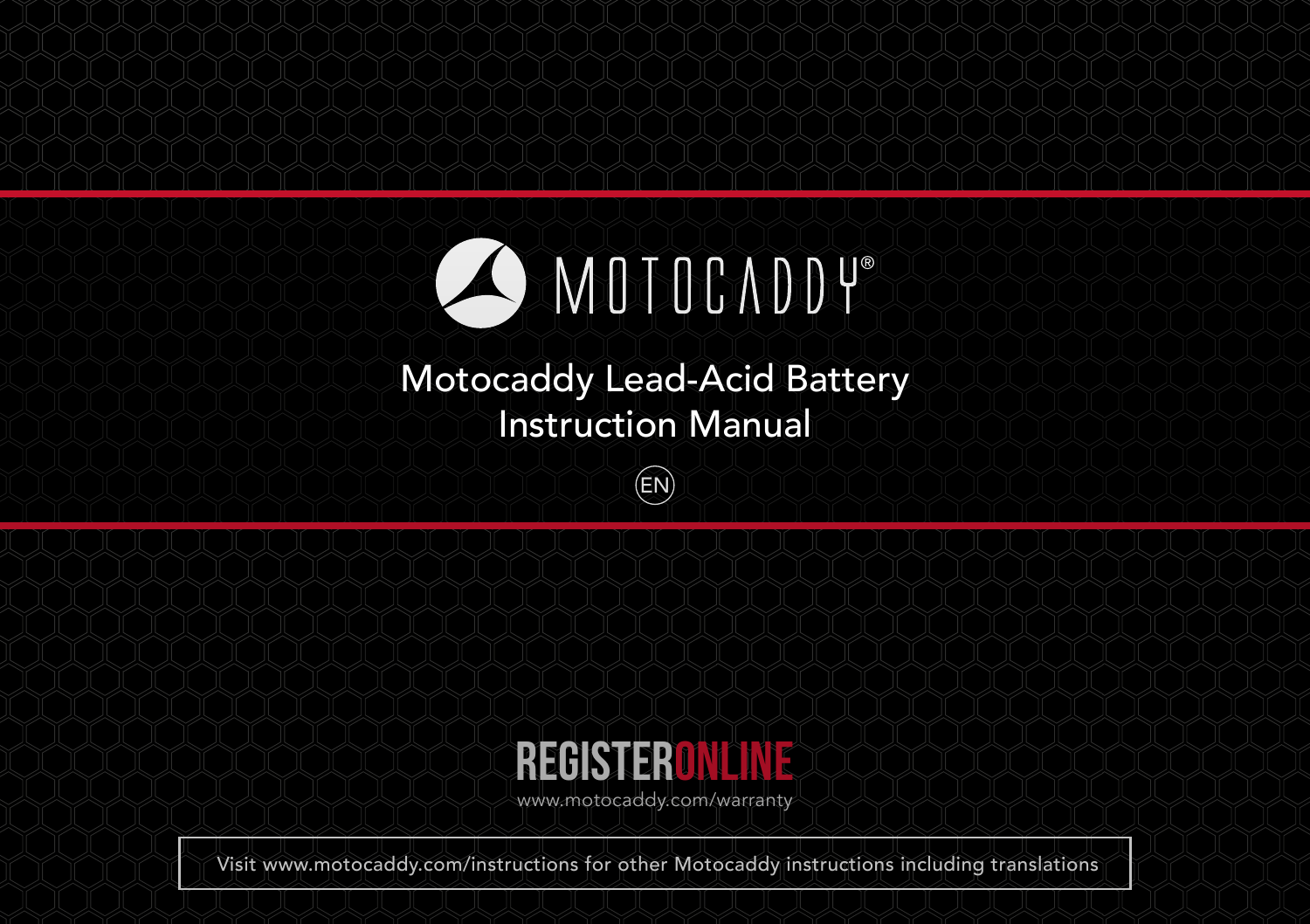## Battery Care and Advice

All batteries must be charged as soon as possible after each use. Leaving batteries discharged for long periods of time will affect the battery life.

Please ensure that only batteries supplied by Motocaddy are charged with Motocaddy chargers. Cyclic battery chargers are designed specifically in accordance with the battery manufacturer's requirements.

The charger should only be connected to an earthed socket outlet and the battery charger should only be opened and maintained by authorised personnel. Unauthorised opening will invalidate your warranty.

The battery must be stored and charged on a dry non-carpeted surface and charged at temperatures ranging between 10°C and 30°C. Charging above or below these temperatures is not recommended as it can reduce the battery capacity.

When connecting your battery to the trolley, please ensure that the connections match up black to black and red to blue depending on your battery type.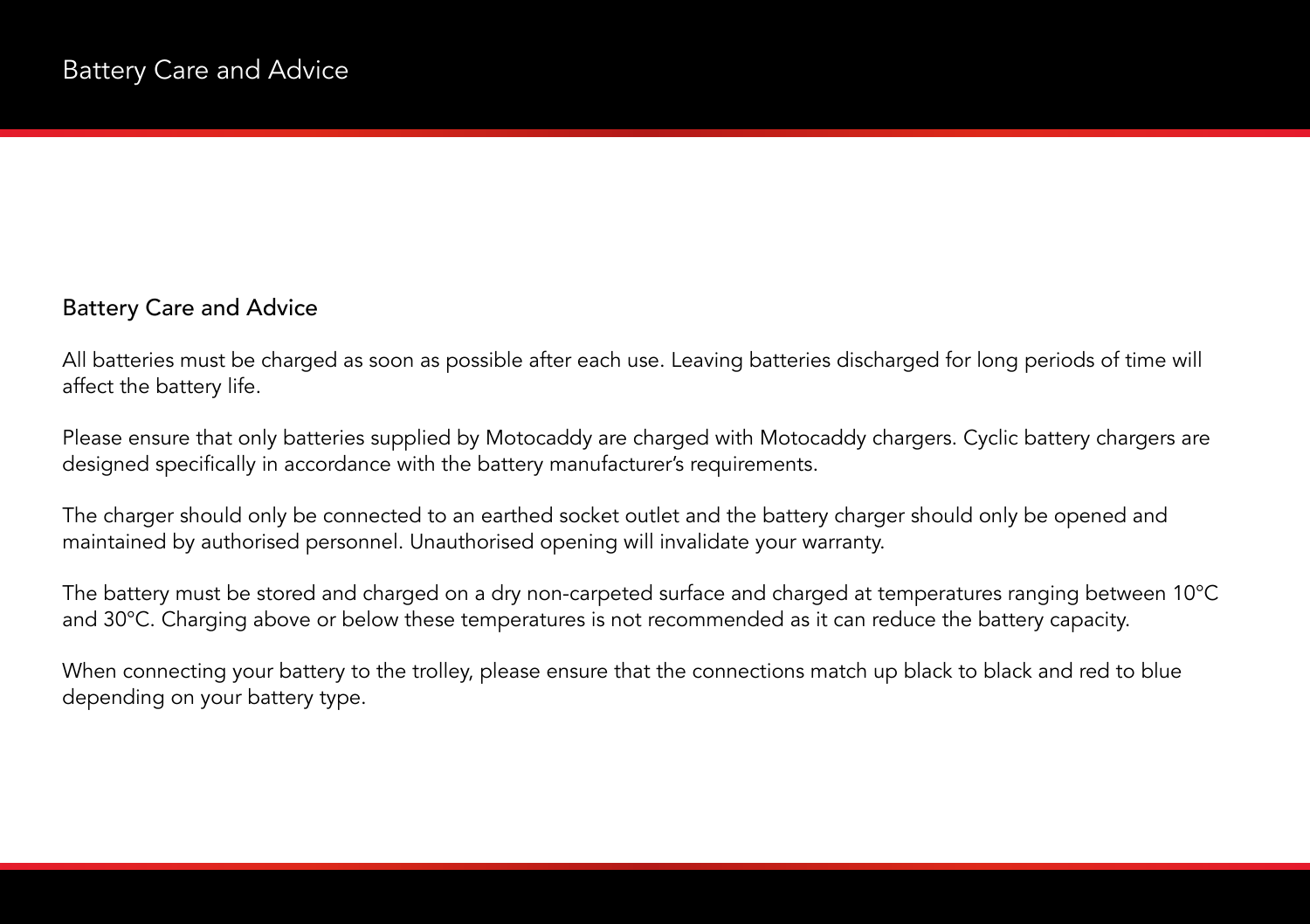## Charging your Lead-acid Battery

- 1. Disconnect and remove the battery from the trolley
- 2. Plug the charger into your mains supply
- 3. Attach the battery cable to the charger matching the red and black connections
- 4. Follow the charger LED indicator stages shown below:



- 5. Once charging is complete please disconnect the charger from the mains power supply
- 6. Finally disconnect the charger from the battery

NB : Never charge the battery outside or in conditions that may allow moisture to penetrate the charger or connections. If the battery is not used for prolonged periods of time, please charge at regular intervals (every 6 weeks). Please do not leave the battery on charge or connected to the charger.

The battery should be charged for at least 12 hours before using it for the first time. Please be aware that the charger can take up to a further 8 hours to show fully charged once the battery has reached 90% charge.